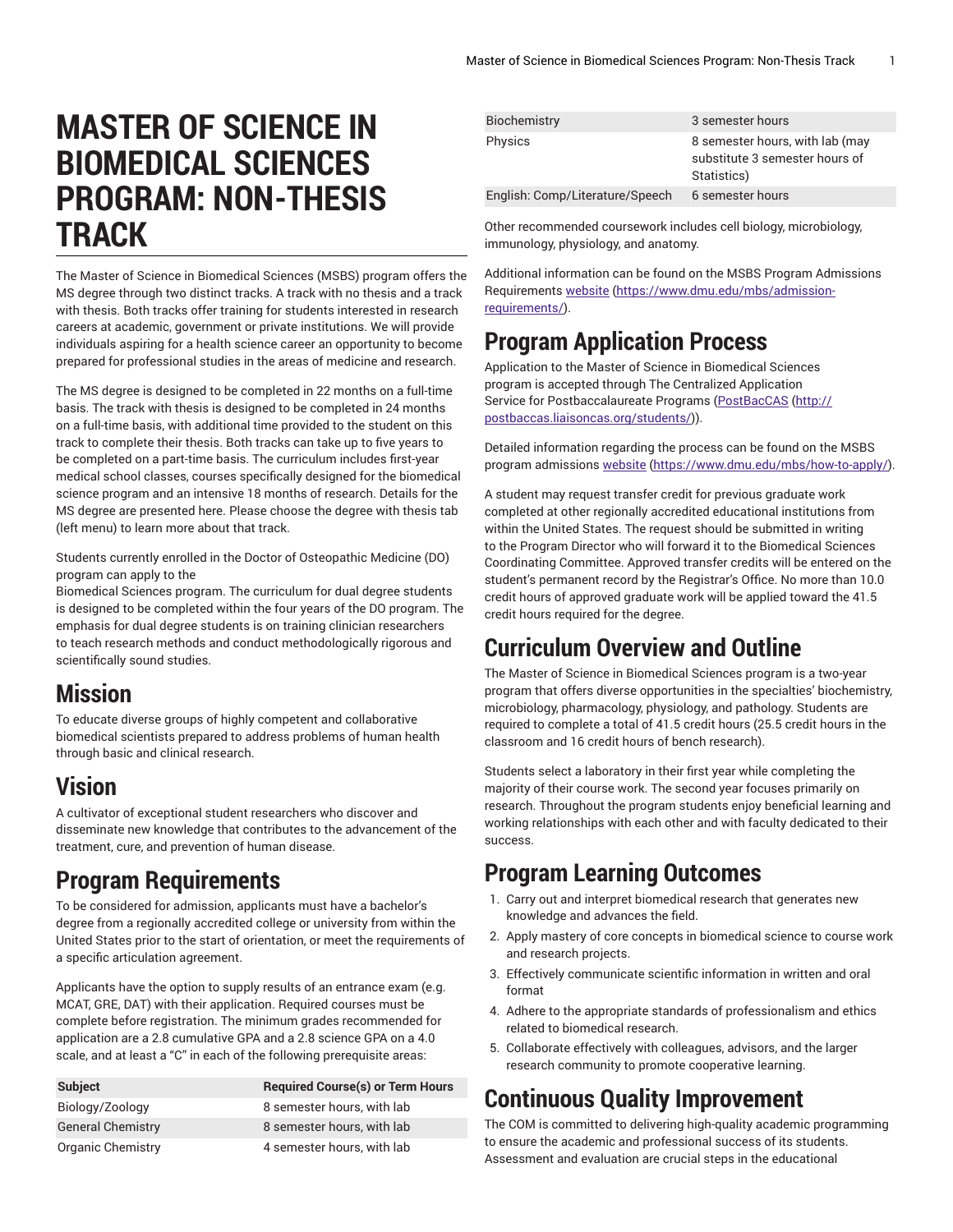process that are carefully aligned with student learning objectives and instructional activities. Formative and summative assessment methods vary in format – i.e., written tests, performance assessments (research), focused assignments (case reports, projects, self-reflection) and portfolios, among others. Student assessment results are incorporated into the COM planning process on a regular basis to support continual improvement in programs and services to students.

#### **TECHNICAL STANDARDS FOR ADMISSION, ACADEMIC PROMOTION AND GRADUATION**

The purpose of this document is to specify the technical standards the University deems necessary for a student to matriculate, remain in good standing and ultimately achieve all the competencies necessary for graduation within their program. The University, therefore, requires candidates to confirm their ability to comply with these standards, with or without accommodation, as a condition of admission and on an annual basis thereafter.

Fulfilment of the technical standards for graduation does not guarantee that a graduate will be able to fulfill the technical requirements of any specific residency program or employment setting.

A candidate seeking a MSA or MSBS degree at Des Moines University must be capable of completing core educational requirements and achieving the competencies in the basic and applied sciences. DMU seeks to develop candidates who have a deep and robust medical knowledge base, with the ability to appropriately apply it, effectively interpret information, and contribute to decisions across a broad spectrum of laboratory situations in all settings. The critical skills required to be successful are outlined below, and include the ability to observe, communicate, perform motor functions, as well as to understand, integrate core knowledge and skills, and to behave appropriately in varied educational and professional situations.

Reasonable accommodations may be required by otherwise qualified individual candidates to meet the technical standards specified below. Requests for University-provided accommodations will be granted if the requests are reasonable, do not cause a fundamental alteration of the medical education program, do not cause an undue hardship, are consistent with the standards of the profession, and are recommended by the Accommodations and Educational Support Specialist.

- 1. Observation: Candidates and students must be able to acquire required information and timely interpret demonstrations, experiments, and laboratory exercises in the basic sciences.
- 2. Communication: Candidates and students must be able to demonstrate proficiency in the English language such that they can communicate effectively in oral and written form with all members of the classroom and laboratory team. Candidates and students must be able to communicate with peers and advisors in order to elicit and share information. They must have the capacity for comfortable verbal and non-verbal communication and interpersonal skills to enable effective collaboration within a multidisciplinary team. In any case where a candidate's ability to communicate is compromised, the candidate must demonstrate alternative means and/or abilities to communicate with teams.
- 3. Motor and Sensory: Candidates and students must have sufficient motor and tactile function to execute movements reasonably required to perform basic laboratory tests. Such actions may require coordination of both gross and fine muscular movements,

equilibrium, and functional use of the senses of touch. In any case where a candidate's ability to complete and interpret laboratory findings using motor skills is compromised, the candidate must demonstrate alternative means and/or abilities to retrieve these physical findings.

- 4. Strength and Mobility: Candidates and students must demonstrate strength, including lower extremity and body strength, and mobility to complete laboratory dissections or experiments.
- 5. Intellectual, Conceptual, Integrative, and Quantitative Abilities: Candidates and students must have the ability to accurately measure, calculate, reason, analyze, synthesize, problem solve, and think critically. They must also have the ability to participate and learn through a variety of modalities including, but not limited to, classroom instruction, small groups, team and collaborative activities. In addition, candidates and students should be able to comprehend three-dimensional relationships and understand the spatial relationships of structures. Candidates and students must be able to concentrate, timely analyze and interpret data and make decisions within areas in which there is a reasonable amount of visual and auditory distraction.
- 6. Behavioral Attributes, Social Skills, and Professional Expectation: Candidates and students must be able to effectively utilize their intellectual abilities, exercise good judgment, timely complete all responsibilities attendant to the diagnosis and care of patients, and develop mature, sensitive, and effective relationships with patients and colleagues. Candidates and students must be able to professionally manage heavy workloads, prioritize conflicting demands, and function effectively under stress. They must be able to adapt to changing environments; to display flexibility, to learn to function in the face of their own possible biases and uncertainties inherent in the process of research, and to not engage in substance abuse. Candidates and students must be able to understand and determine the impact of the social determinants of health and other systemic issues which impact the care for all individuals in a respectful and effective manner regardless of race, color, national origin, ethnicity, creed, religion, age, disability, sex, gender, gender identity, sexual orientation, or any other protected status. Professionalism, compassion, integrity, concern for others, interpersonal skills, interest and motivation are all qualities that are required throughout the educational process.

# **REASONABLE ACCOMMODATIONS**

Des Moines University welcomes qualified candidates and students with disabilities who meet the technical standards of the program, with or without reasonable accommodations. Students with a disability who may need accommodations during their educational career at DMU will be asked to reaffirm their need for accommodations when acknowledging the ability to meet technical standards annually. The student is responsible for requesting accommodations through the Accommodations and Educational Support Specialist in the Center for Educational Enhancement in person, by phone (515-271-4452) or by email [\(accommodations@dmu.edu\)](mailto:accommodations@dmu.edu). The Accommodations and Educational Support Specialist reviews all requests for accommodations through an individualized, interactive process.

The use of an intermediary may be a reasonable accommodation while performing some non-essential physical maneuvers or non-technical data gathering. However, an intermediary cannot substitute for the candidates' or student's interpretation and judgement. Intermediaries